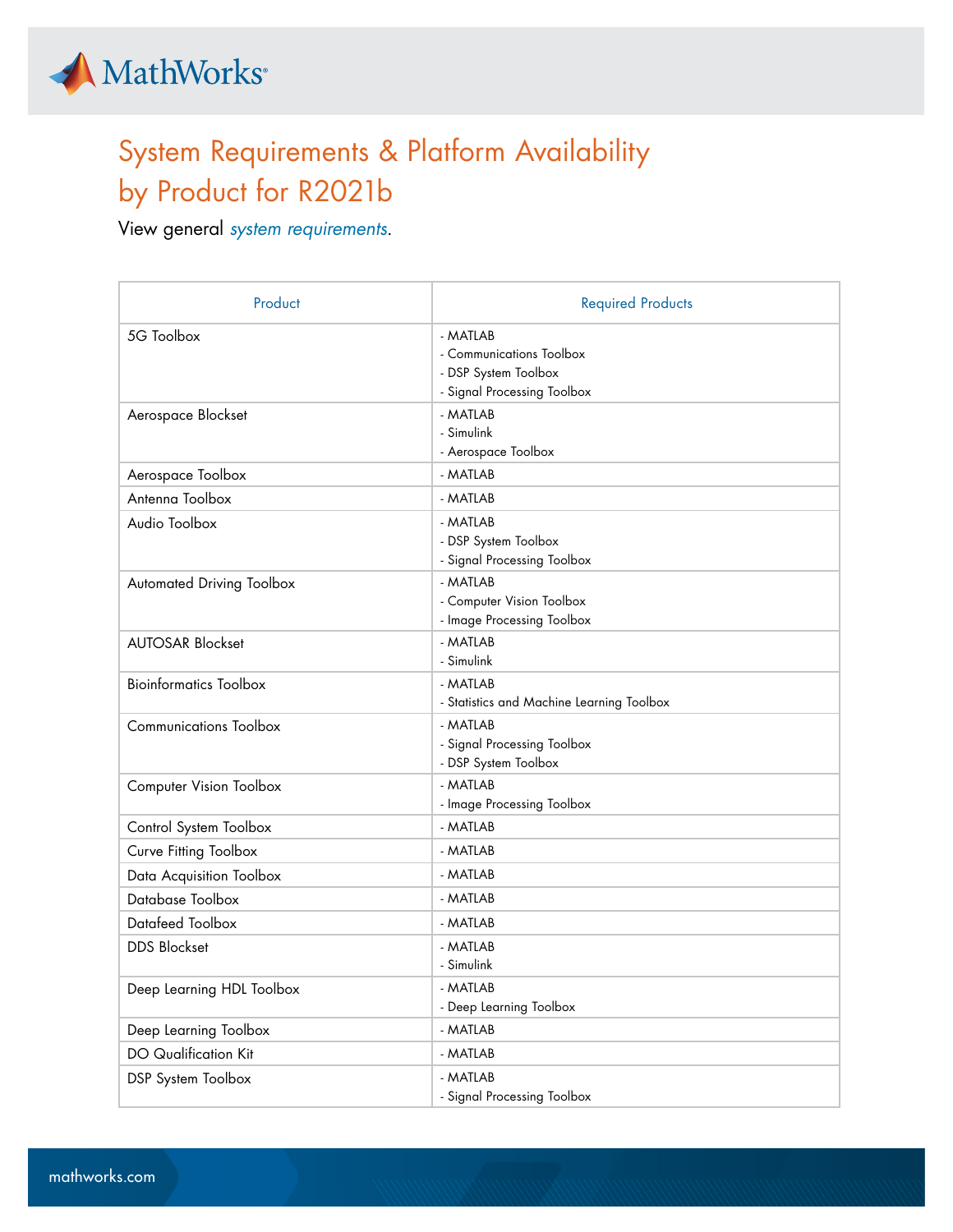

| Product                              | <b>Required Products</b>                                                                               |
|--------------------------------------|--------------------------------------------------------------------------------------------------------|
| Econometrics Toolbox                 | - MATLAB<br>- Statistics and Machine Learning Toolbox<br>- Optimization Toolbox                        |
| <b>Embedded Coder</b>                | - MATLAB<br>- MATLAB Coder                                                                             |
| Filter Design HDL Coder              | - MATLAB<br>- Signal Processing Toolbox<br>- Fixed-Point Designer<br>- DSP System Toolbox              |
| <b>Financial Instruments Toolbox</b> | - MATLAB<br>- Financial Toolbox<br>- Statistics and Machine Learning Toolbox<br>- Optimization Toolbox |
| <b>Financial Toolbox</b>             | - MATLAB<br>- Statistics and Machine Learning Toolbox<br>- Optimization Toolbox                        |
| Fixed-Point Designer                 | - MATLAB                                                                                               |
| Fuzzy Logic Toolbox                  | - MATLAB                                                                                               |
| Global Optimization Toolbox          | - MATLAB<br>- Optimization Toolbox                                                                     |
| GPU Coder                            | - MATLAB<br>- MATLAB Coder<br>- Parallel Computing Toolbox                                             |
| <b>HDL</b> Coder                     | - MATLAB<br>- Fixed-Point Designer<br>- MATLAB Coder                                                   |
| <b>HDL</b> Verifier                  | - MATLAB                                                                                               |
| <b>IEC Certification Kit</b>         | - MATLAB                                                                                               |
| <b>Image Acquisition Toolbox</b>     | - MATLAB<br>- Image Processing Toolbox                                                                 |
| Image Processing Toolbox             | - MATLAB                                                                                               |
| Instrument Control Toolbox           | - MATLAB                                                                                               |
| Lidar Toolbox                        | - MATLAB<br>- Image Processing Toolbox<br>- Computer Vision Toolbox                                    |
| LTE Toolbox                          | - MATLAB<br>- Signal Processing Toolbox<br>- DSP System Toolbox<br>- Communications Toolbox            |
| Mapping Toolbox                      | - MATLAB                                                                                               |
| <b>MATLAB Coder</b>                  | - MATLAB                                                                                               |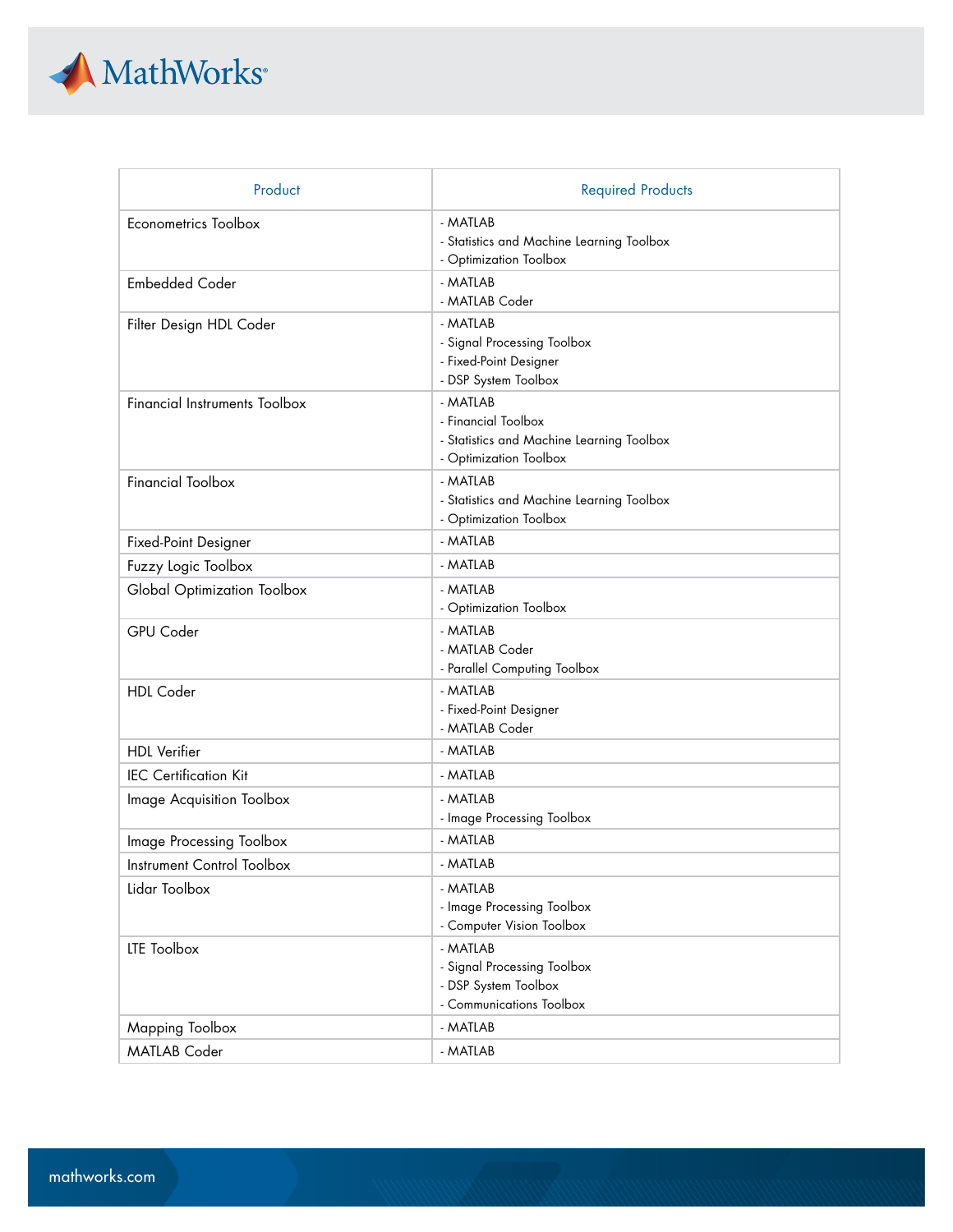

| Product                                | <b>Required Products</b>                                                                                                 |
|----------------------------------------|--------------------------------------------------------------------------------------------------------------------------|
| <b>MATLAB</b> Compiler                 | - MATLAB                                                                                                                 |
| <b>MATLAB Compiler SDK</b>             | - MATLAB<br>- MATLAB Compiler                                                                                            |
| <b>MATLAB License Manager</b>          | - MATLAB                                                                                                                 |
| <b>MATLAB Online Server</b>            |                                                                                                                          |
| <b>MATLAB Parallel Server</b>          |                                                                                                                          |
| <b>MATLAB Production Server</b>        |                                                                                                                          |
| <b>MATLAB Report Generator</b>         | - MATLAB                                                                                                                 |
| MATLAB Web App Server                  |                                                                                                                          |
| Mixed-Signal Blockset                  | - MATLAB<br>- Simulink<br>- DSP System Toolbox<br>- Signal Processing Toolbox                                            |
| Model Predictive Control Toolbox       | - MATLAB<br>- Control System Toolbox                                                                                     |
| <b>Model-Based Calibration Toolbox</b> | - MATLAB<br>- Simulink<br>- Optimization Toolbox<br>- Statistics and Machine Learning Toolbox<br>- Symbolic Math Toolbox |
| Motor Control Blockset                 | - MATLAB<br>- Simulink                                                                                                   |
| Navigation Toolbox                     | - MATLAB                                                                                                                 |
| OPC Toolbox                            | - MATLAB                                                                                                                 |
| Optimization Toolbox                   | - MATLAB                                                                                                                 |
| <b>Parallel Computing Toolbox</b>      | - MATLAB                                                                                                                 |
| Partial Differential Equation Toolbox  | - MATLAB                                                                                                                 |
| Phased Array System Toolbox            | - MATLAB<br>- DSP System Toolbox<br>- Signal Processing Toolbox                                                          |
| Polyspace Bug Finder                   |                                                                                                                          |
| Polyspace Bug Finder Access            | $\overline{\phantom{a}}$                                                                                                 |
| Polyspace Bug Finder Server            | $\sim$                                                                                                                   |
| Polyspace Code Prover                  | - Polyspace Bug Finder                                                                                                   |
| Polyspace Code Prover Access           | - Polyspace Bug Finder Access                                                                                            |
| Polyspace Code Prover Server           | - Polyspace Bug Finder Server                                                                                            |
| Powertrain Blockset                    | - MATLAB<br>- Simulink                                                                                                   |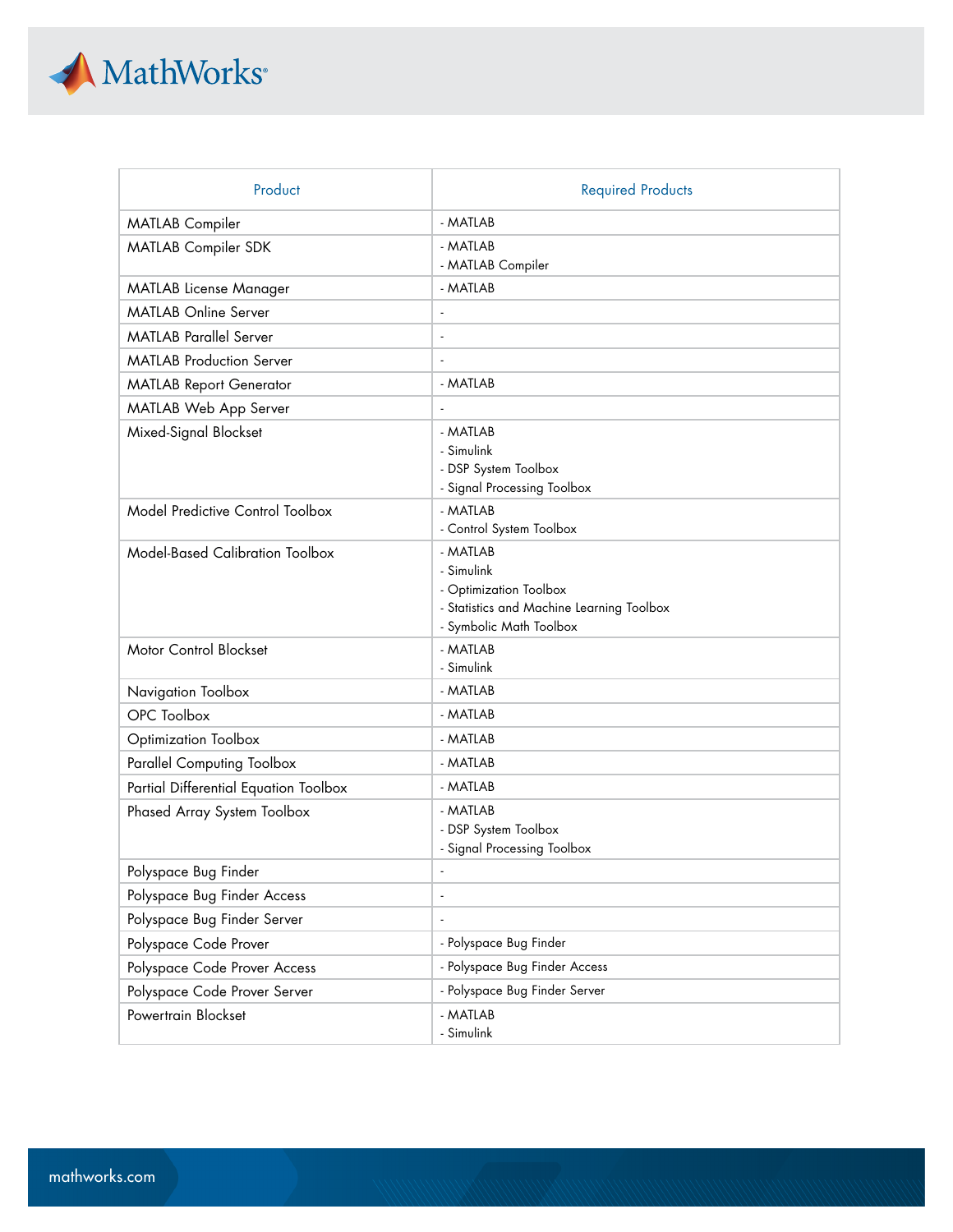

| Product                            | <b>Required Products</b>                                                                                                |
|------------------------------------|-------------------------------------------------------------------------------------------------------------------------|
| Predictive Maintenance Toolbox     | - MATLAB<br>- Signal Processing Toolbox<br>- Statistics and Machine Learning Toolbox<br>- System Identification Toolbox |
| Radar Toolbox                      | - MATLAB<br>- DSP System Toolbox<br>- Signal Processing Toolbox<br>- Phased Array System Toolbox                        |
| Reinforcement Learning Toolbox     | - MATLAB<br>- Deep Learning Toolbox                                                                                     |
| RF Blockset                        | - MATLAB<br>- Simulink<br>- RF Toolbox                                                                                  |
| RF PCB Toolbox                     | - MATLAB<br>- RF Toolbox                                                                                                |
| RF Toolbox                         | - MATLAB                                                                                                                |
| <b>Risk Management Toolbox</b>     | - MATLAB<br>- Financial Toolbox<br>- Statistics and Machine Learning Toolbox<br>- Optimization Toolbox                  |
| RoadRunner                         |                                                                                                                         |
| RoadRunner Asset Library           | - RoadRunner                                                                                                            |
| RoadRunner Scene Builder           | - RoadRunner                                                                                                            |
| Robotics System Toolbox            | - MATLAB                                                                                                                |
| Robust Control Toolbox             | - MATLAB<br>- Control System Toolbox                                                                                    |
| <b>ROS Toolbox</b>                 | - MATLAB                                                                                                                |
| Satellite Communications Toolbox   | - MATLAB<br>- Communications Toolbox<br>- DSP System Toolbox<br>- Signal Processing Toolbox                             |
| Sensor Fusion and Tracking Toolbox | MATLAB                                                                                                                  |
| SerDes Toolbox                     | - MATLAB<br>- DSP System Toolbox<br>- Signal Processing Toolbox                                                         |
| Signal Integrity Toolbox           | - MATLAB<br>- RF Toolbox                                                                                                |
| Signal Processing Toolbox          | - MATLAB                                                                                                                |
| SimBiology                         | - MATLAB                                                                                                                |
| SimEvents                          | - MATLAB<br>- Simulink                                                                                                  |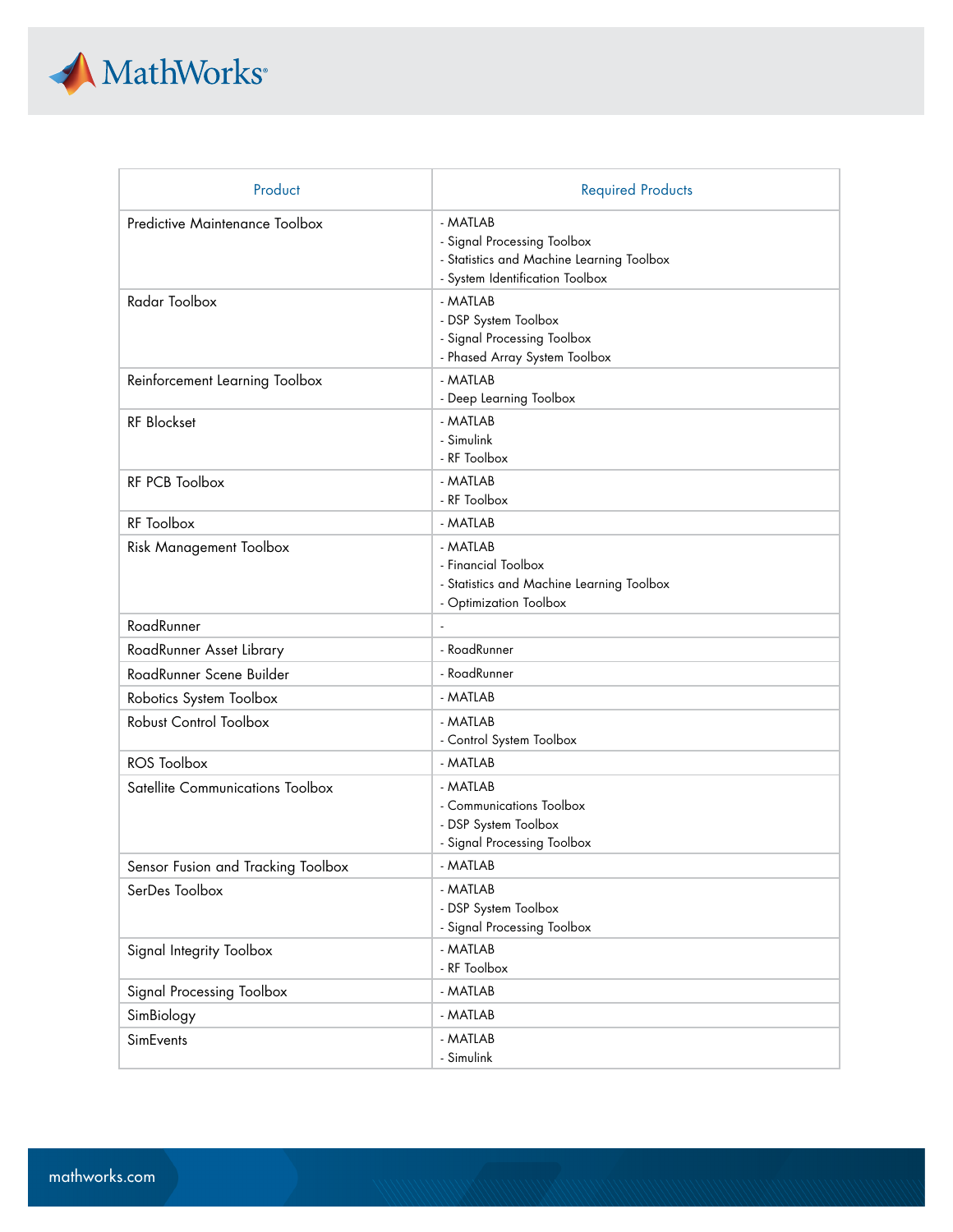

| Product                      | <b>Required Products</b> |
|------------------------------|--------------------------|
| Simscape                     | - MATLAB                 |
|                              | - Simulink               |
| Simscape Driveline           | - MATLAB                 |
|                              | - Simulink               |
|                              | - Simscape               |
| Simscape Electrical          | - MATLAB                 |
|                              | - Simulink               |
|                              | - Simscape               |
| Simscape Fluids              | - MATLAB                 |
|                              | - Simulink<br>- Simscape |
|                              |                          |
| Simscape Multibody           | - MATLAB<br>- Simulink   |
|                              | - Simscape               |
| Simulink                     | - MATLAB                 |
|                              |                          |
| Simulink 3D Animation        | - MATLAB                 |
| Simulink Check               | - MATLAB                 |
|                              | - Simulink               |
| Simulink Code Inspector      | - MATLAB                 |
|                              | - Simulink               |
| Simulink Coder               | - MATLAB<br>- Simulink   |
|                              | - MATLAB Coder           |
|                              | - MATLAB                 |
| Simulink Compiler            | - Simulink               |
|                              | - MATLAB Compiler        |
| Simulink Control Design      | - MATLAB                 |
|                              | - Simulink               |
|                              | - Control System Toolbox |
| Simulink Coverage            | - MATLAB                 |
|                              | - Simulink               |
| Simulink Design Optimization | - MATLAB                 |
|                              | - Simulink               |
|                              | - Optimization Toolbox   |
| Simulink Design Verifier     | - MATLAB                 |
|                              | - Simulink               |
|                              | - Simulink Check         |
|                              | - Simulink Coverage      |
| Simulink Desktop Real-Time   | - MATLAB                 |
|                              | - Simulink               |
| Simulink PLC Coder           | - MATLAB                 |
|                              | - Simulink               |
| Simulink Real-Time           | - MATLAB                 |